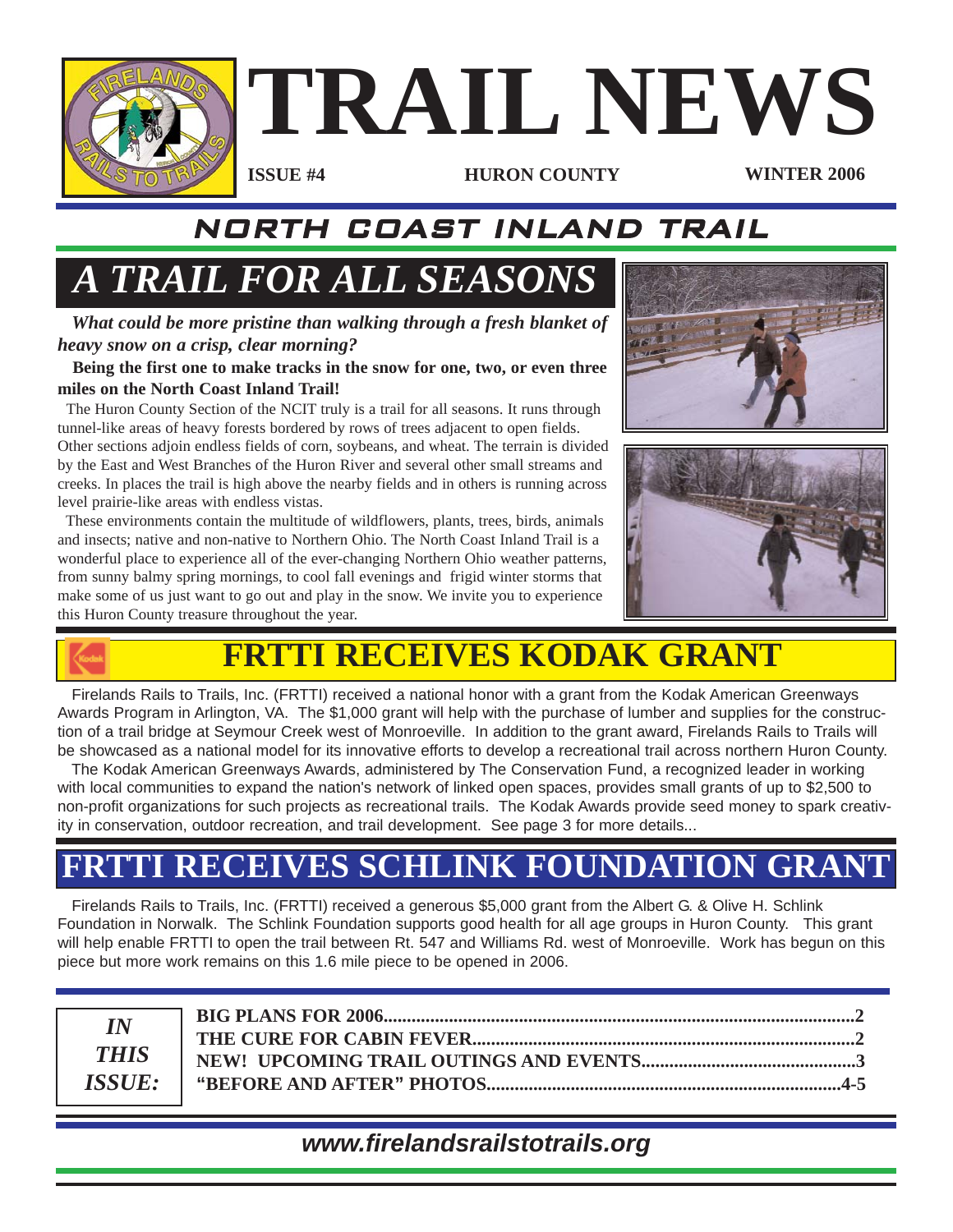# **BIG PROGRESS IN 2005.... BIG PLANS FOR 2006**

FRTTI always seems to have more ideas for "things to do" or "things that would be nice to have" than we have time or money to get done. And because we are an all-volunteer, donor-supported organization it's likely to remain that way for the foreseeable future. But the to-do list is always there and we would warmly welcome any Person, Family, Organization, or Business that would like to contribute to the Trail. The contribution could be something as simple as a group volunteering to do a periodic "trash pickup"; or as complex as sponsoring, funding or constructing a trailhead kiosk or overlook or other physical structure. We welcome your ideas.

In addition to the major projects as highlighted on the following pages, FRTTI is planning to have some different kinds of programs out on the Trail this year. It might be an Owl Prowl, a Winter Hike, a Wildflower Walk, a Bird Watch, or who knows. Keep an eye on our website www.firelandsrailtotrails.org or send us your email address so we may inform you. And, also, give us your ideas for trail programs you would like to see.

We also encourage attendance at the monthy meetings of the Trustees and Officers - the meetings are open to all members and we always welcome new ideas. Meetings are held on the first Thursday of each month and start at 7pm at the Highway Patrol Post on South Norwalk Road just west of US 250 in Norwalk.



## **SADDLE UP FOR 2006**

The Erie County Chapter of the Ohio Horseman's Council held their annual New Years Day ride at the North Coast Inland Trail with 4 riders trekking from Norwalk to Monroeville and back. Pictured at the North West Street Trailhead are (*left to right*): Joyce Dupont, Tracy Sellers, Anne Gilcher and Lori Fox. The NCIT is the first, and only, public bridle trail in Huron County.

# *HEALTH AND FITNESS NEWS HEALTH AND FITNESS NEWS by Michele Skinn*

#### **THE NORTH COAST INLAND TRAIL:** *THE CURE FOR CABIN FEVER*

**With the temperatures plummeting this time of year, many of us tend to hibernate inside our homes. But, hibernating is for bears! For humans it's important to stay active through all four seasons. Just because it is cold outside doesn't make it open season for an excuse not to exercise. There are multiple exercise options one can choose to participate in regardless of what the outdoor thermometer reads. All that is required for Winter-time workouts is some planning and employing all safety precautions.** 

**\* Get warm first. A proper warm-up is critical. Cold temperatures can make your muscles tight and therefore they are more prone to injuries.** 

- **\* Insulate your body. The best approach to dressing for outdoor exercise is with layers which provide the most effective heating method. This also allows layers to be easily removed. The layer closest to your skin should allow moisture to be wicked away, while the top layer should be both wind and water resistant. You should feel a bit cool at first, your body temperature will come up once you get moving.**
- **\* No sweat. Don't assume that you have to sweat in order to get a good workout. You should avoid sweating that causes the clothing layer closest to your skin to get wet and cause you to be chilled.**
- **\* Drink up. It's just as important to stay hydrated when exercising in winter as it is in summer, even though you might not feel as thirsty. \* Lighten up. If possible, it's best to exercise outdoors during daylight. If you exercise outdoors when it is dark, wear reflective materials to**

**ensure that you can be seen.** Huron County's North Coast Inland Trail is a great place to walk, even in winter! So, put on your layers, your shoes with good traction, and go out and walk! See you on the Trail! *Michele Skinn is the Director of the Fish* **and go out and walk! See you on the Trail!** *Michele Skinn is the Director of the Fisher-Titus Foundation.*

## **SPECIAL THANKS TO OUR VOLUNTEERS SPECIAL THANKS TO OUR VOLUNTEERS**

*Many of the accomplishments of Firelands Rails to Trails in 2005 would not have been possible without the help of some individuals who went above and beyond. Special thanks are in order for these individuals:*

**MALLORY CLEMONS For extensive volunteer backhoe work and land clearing between Rt. 547 and Williams Road. His dedication to this demanding section will enable this 1.6 mile piece just west of Monroeville to be open soon.**

**RICH LIBBEE For continuing to make himself and his Steiner Tractor available whenever we needed to drill holes, mow weeds and grass, power a generator, or pull a trailer. We appreciate his horsepower and his brain power to get the tough jobs done the right way every time.**

**JOYCE DUPONT For all her behind the scenes accounting work in keeping this non-profit organization running smoothly, especially during tax season. Her positive efforts are key in enabling FRTTI to continue to make progress in accordance with regulations set forth.**

**FRITZ KUENZEL For his historical expertise of the rail line's construction as well as his fresh ideas and serious manual labor to back it up. We also appreciate his patrols of trail conditions between work days as construction continues.**





#### **2** NORTH COAST INLAND TRAIL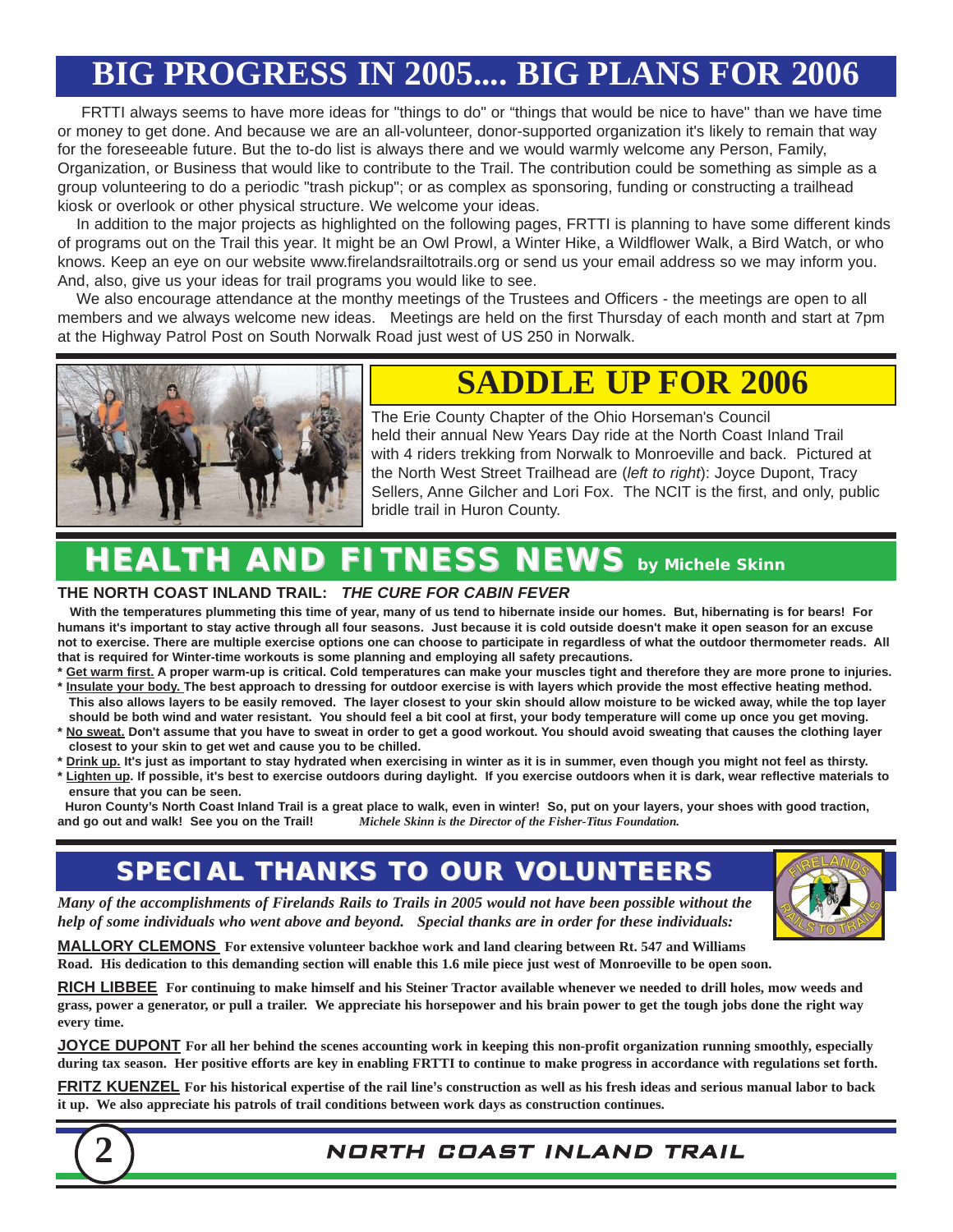### **Kodak Grant to bridge Seymour Creek**

Firelands Rails to Trails, Inc. (FRTTI) is one of only 47 groups awarded nationwide for their innovative local efforts to complete the North Coast Inland Trail across Huron County to join with pieces in adjacent counties.

"The Kodak Grant helps us to literally bridge small gaps in the trail construction", said FRTTI President Gordon Oney. The 24' long and 12' wide wood deck bridge design is being spearheaded by FRTTI

Trustees Stan Bernhardt and Doug Jaqua and will be constructed by volunteers in the coming months. The original steel beams were left in place by Penn Central Railroad after the line's abandonment in 1976.

According to The Conservation Fund's President, Larry Selzer, "The projects selected this year represent some of the biggest grassroots conservation and greenway development efforts in the United States. The Fund supports these local initiatives because they are thoughtful, action-oriented projects that will serve as models for other communities around the country."

The Kodak American Greenways Awards are made possible through the generous support of the Eastman Kodak Company. The Grants Review Committee consists of conservation experts from around the country. The committee selected grant recipients from a pool of nearly 300 qualified applicants.

### **TRAIL IMPROVEMENTS**



*Have a seat! This new bench near the stone viaduct provides a great view of the Huron River below. Plans are being formulated for an overlook that will give trail users a unique view of the viaduct just north of the trail.*

**Even the most serious runners and bikers can't help but stop and smell the flowers - literally. Trail volunteers constructed and placed seven heavy duty benches at various locations along the first 3.3 miles of recently completed piece of the NCIT.** 

**The benches were designed by Stan Bernhardt and were installed with the help of Rich Libbee, Doug Jaqua, Fritz Kuenzel, Tammy Kuenzel, Joyce Dupont, and Gordon Oney. Larry McGlinchy and Fritz Kuenzel donated the materials.**

**"Don't be surprised to see tulips and wildflowers near some of the benches this spring", explained one early morning walker after a three mile trek in the snow with her two dogs.** 

**In a few months, we'll really look forward to it.** 



*Heavy snow surrounds the Norwalk Depot, baggage carts and agent. Fritz Kuenzel Collection*

**SNOW STORM. -- The snow storm of the season, here, was experienced on Thursday and Friday last. It commenced to snow on Thursday morning and continues to do so without cessation, until Friday night, at which time the ground was covered to the depth of from 15 to 18 inches. In consequence of a strong wind, it was piled up to a much greater depth in many places. Locomotion was a good deal obstructed, and the trains on the C. & T. Railroad were somewhat behind time in consequence of the storm.**

**We anticipate good sleighing. It will sound pleasant after having so much mud, to hear the merry jingling of the sleigh bells.** *Norwalk Reflector, January 20, 1862.*

## **ANNUAL MEETING**

**The Annual Meeting of Firelands Rails to Trails will take place at Berry's Restaurant in Norwalk on Thursday, February 2.** 

**Appetizers will begin at 6:00 pm. Dinner will follow at 6:30. A short business meeting will follow at 7:15 at which time voting will take place on nominated Trustees and Officers.** 

**The guest speaker is Ryan Phillips of the Rails to Trails Conservancy Midwest Regional office in Canal Winchester, Ohio. The Annual Meeting is open to all members.** 

#### **OUTINGS & EVENTS**

**With 3.3 miles of trail now open, several outings and events are planned throughout the seasons of 2006. This is a chance for members new and old to get out and explore the trail with a small group and take in the beautiful scenery. A nature walk will take place on**

**Sunday, February 5 at 1:00. The walk will begin at the North West Street Trailhead in Norwalk.**

**Other events planned include an organized nighttime bike ride in May and hikes throughout the spring and summer. Details will follow.**

#### ADOPT-A-TRAIL

**Now is the time to adopt your very own piece of the North Coast Inland Trail in Huron County. Adopt-A-Trail is the perfect opportunity to take pride in ownership of one mile of your community's recreational trail. This program is ideal for local companies large and small, church groups, scout groups or other civic minded organizations looking to get involved.**

**Adopt-A-Trail duties include brush and twig removal, grass cutting, litter clean up, and general upkeep of a one mile portion.**

**Each sponsor will be recognized with signs marking their mile. email us at:**

**bikedoc@accnorwalk.com**

HURON COUNTY'S RECREATIONAL TRAIL **3**

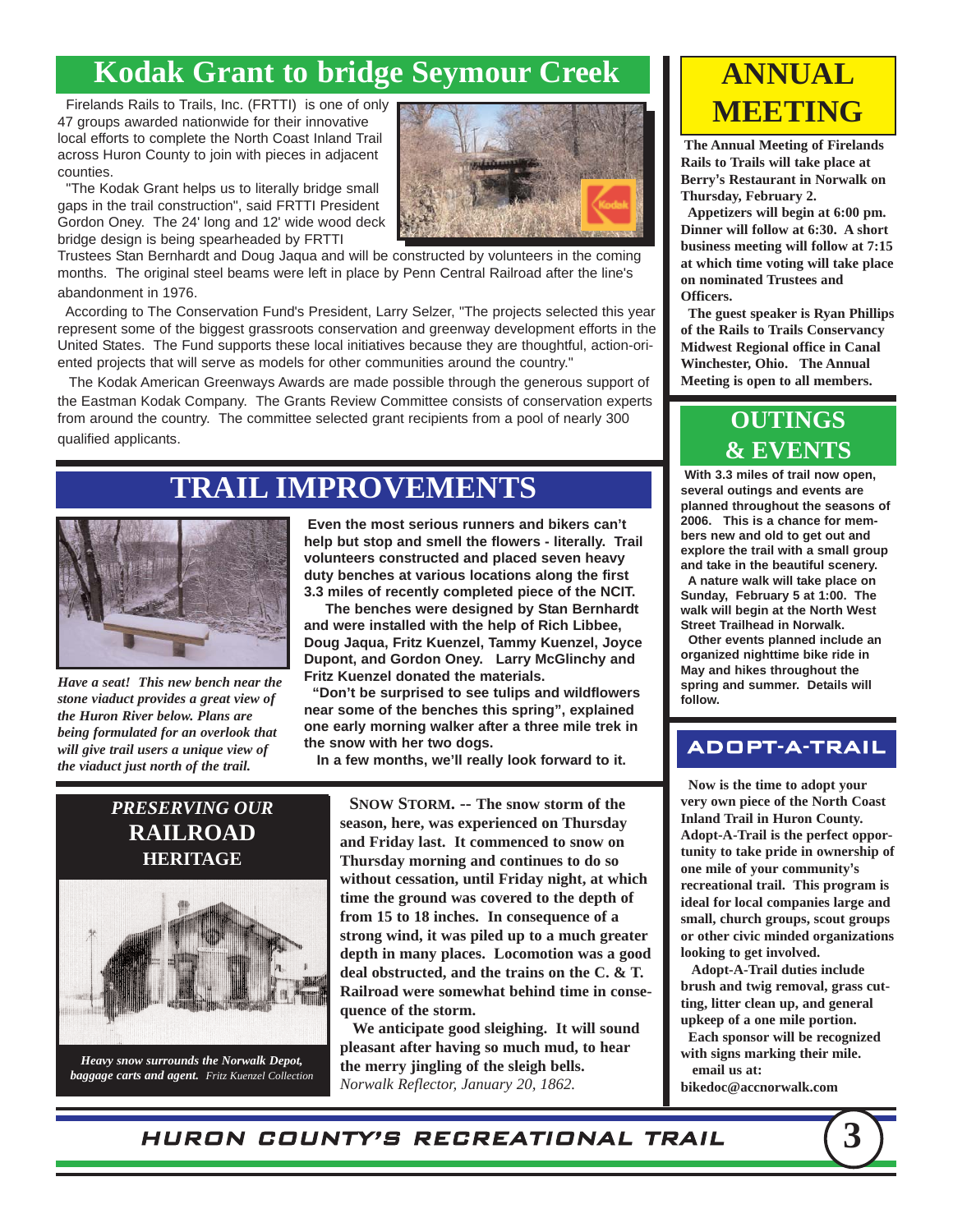### **FIVE YEARS OF PROGRESS** *before and after....*

*These pictures help to illustrate just what goes on when a group of volunteers get together for a few hours on a work day.... Only on a rail trail can you use the words "work" and "fun" in the same sentence. Every volunteer keeps showing up for different reasons... There are bikers, hikers, equestrians, railroad historians, nature lovers (and combinations of these) all with one goal: To put it through !*



*Left: No, we're not kidding. This Lee Early photo shows the wall of trees, plants, and vines that the volunteers battled for five years (and still talk about!). View looks east toward North West Street in Norwalk. Right:*

*Same spot on the day of the Grand Opening, with historical signs and markers resurrected.*

*Left: "What bridge?!?!?" was a common question in the early days of the foot path across the viaduct that was almost completely obscured by trees. The trees were removed to prevent damage to the structure. Right:*

*The 1871 Viaduct is now the architectural and scenic highlight of the North Coast Inland Trail.*









*Left:*

*This washout put an end to railroad operations in 1976 and grew even more to become a major obstacle on the trail in 2004.* 

*Right:*

*Bill Dupont and his pony, Katie, check out the new culvert and grade in early 2005 as a jogger heads west toward the viaduct.*

## **ON THE MAP !**



*Huron County's very own piece of the North Coast Inland Trail now appears in the 10th edition of these popular and easy to read maps from Commerical Survey Co. of Cleveland. Visit their website at www.commercialsurvey.com.* 

FRTTI Trustee Joe Mantey contacted Commerical Survey in Cleveland last summer and the NCIT now appears in the Erie and Huron Counties Atlas. These maps show many of Ohio's new



and existing recreational trails in adjacent counties. Additional marketing efforts will continue to promote our Huron County piece of the NCIT.

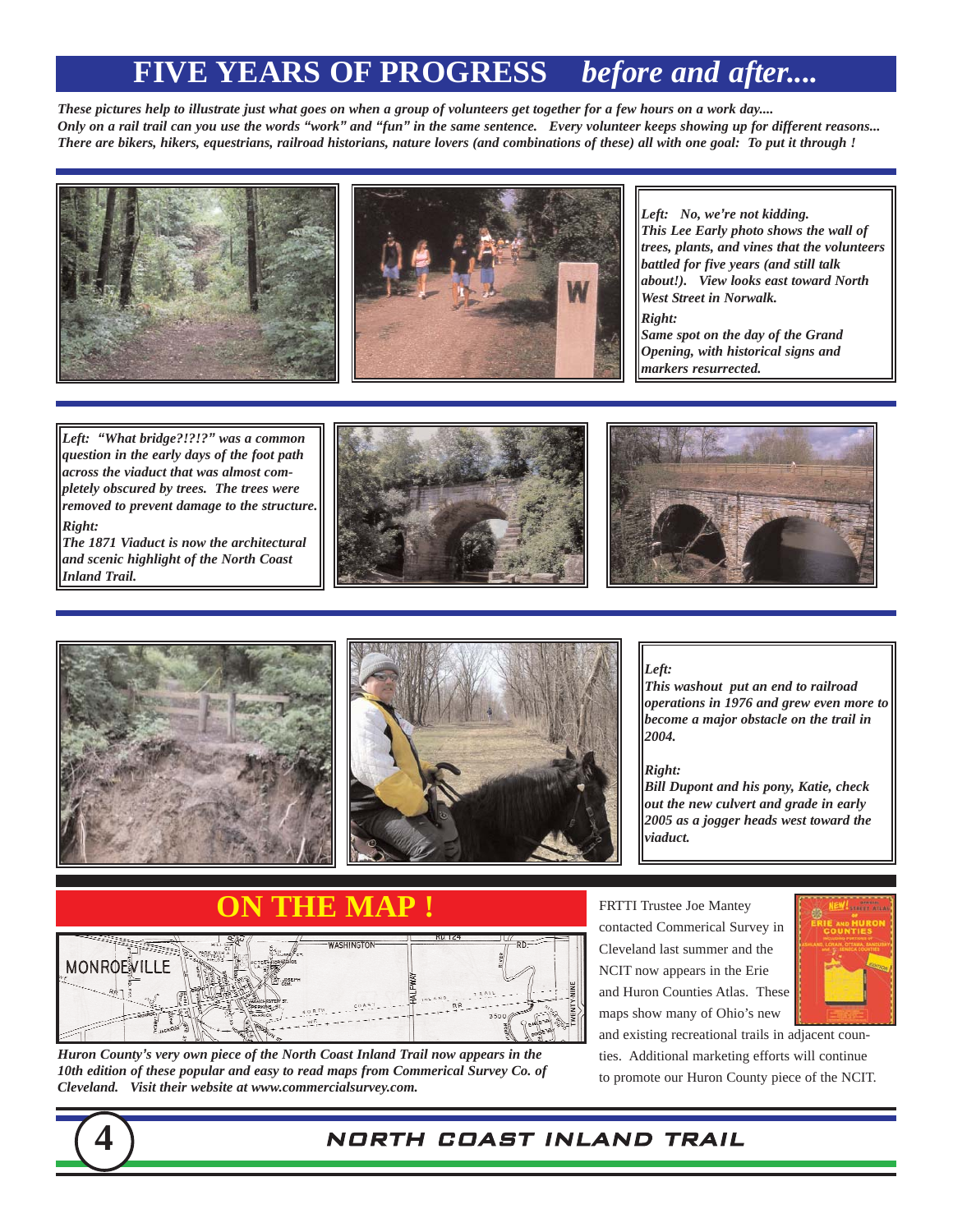## **A LOOK BACK ..... AND A LOOK AHEAD**

**MONROEVILLE.** *With four railroads: The Baltimore and Ohio, The Lake Shore Electric, The Wheeling & Lake Erie, and the Lake Shore and Michigan Southern (later New York Central); Monroeville was a popular spot. It is about to become even more popular as a point on the North Coast Inland Trail. These photos show the scope of the major projects planned in Monroeville to complete this key piece of the trail across Huron County. In this short, scenic stretch of less than a quarter mile, the trail will safely cross the sole remaining Wheeling line and then cross the Huron River on a long covered bridge. (U.S. Railroad Administration photos from collections of Bob Lorenz and Fritz Kuenzel.)*





*Left: Three railroad bridges crossed the Huron River in 1906: (l to r) LSE, LS&MS, & W&LE. The B&O crossed all three lines near the water tower on the west bank.* 

*Right: The NCIT will occupy the former LS&MS RR (grass in foreground) and will cross the W&LE here at grade. Heading west, the trail will then cross the Huron River bridge (barely visible through "tunnel" in the trees). Plans are in the works for the active rail line crossing and plans are already drawn up for a covered bridge over the river.*

*Left: This 1919 view looks west from the end of the Huron River Bridge.* 

*Right: The water tower, water stand pipe and B&O crossing tower are gone, but the bridge and deck remain. The steel beams and wood deck will provide a good foundation to become a covered bridge to carry bikers, hikers, and equestrians into Monroeville.*









*Left: The Monroeville Yards in 1906. LS&MS tracks in center. W&LE tracks at left. Right: Looking east at the same spot a hundred years later, this short stretch will be an important piece linking the bridge and the soon to be opened piece west of Rt. 547.*



*The Schlink Grant, Kodak Grant, and other generous contributions from individual trail members and businesses will help enable Firelands Rails to Trails to officially open the 1.6 mile piece of trail from Rt. 547 in Monroeville to Williams Road. FRTTI appreciates the generosity and dedication of our members who reach for their wallets (and chainsaws) to enable the continued growth of Huron County's Recreational Trail.* 

HURON COUNTY'S RECREATIONAL TRAIL **5**